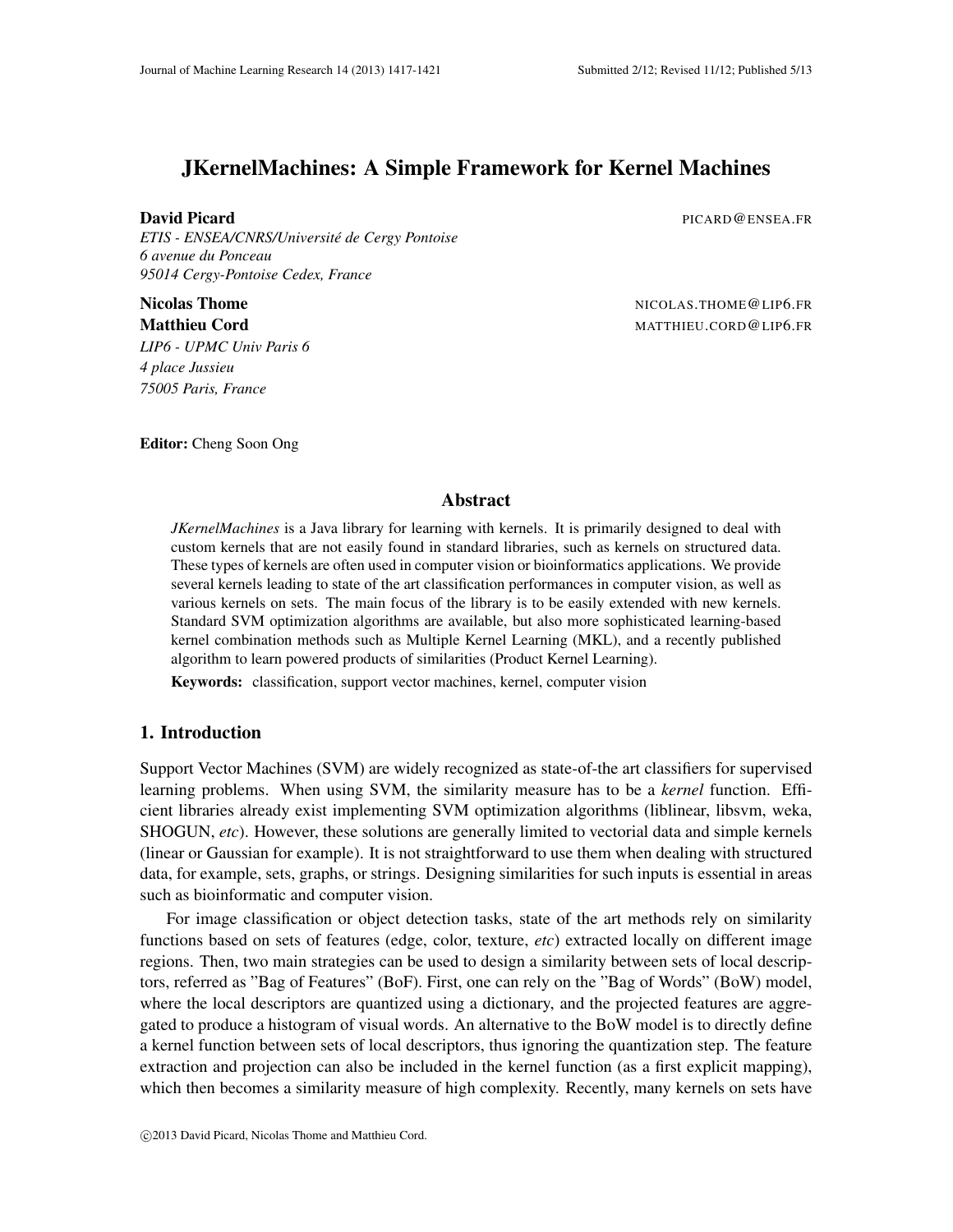been proposed in the computer vision community, for example by Bo and Sminchisescu (2009) or by T. Tuytelaars and Darrell (2011).

To sum it up, designing well adapted kernel functions is attracting a lot of research in the community. *JKernelMachines* is dedicated to facilitate the use of such exotic kernels. It is thus not designed as an end user program, but as a library to be used in computer vision (or bioinformatics, *etc*) pipelines. The goals of the library are to provide:

- An efficient framework for kernels:
	- Easy and intuitive use of the library
	- Very easy and rapid development of new kernels
- An effective SVM machine learning toolbox:
	- Up to date learning algorithms (primal, dual) with kernel combinations (MKL)
	- Good computational performances on current computer vision benchmarks

To fulfill these goals, *JKernelMachines* is designed as a pure Java implementation without any further dependency than a standard JRE. It is licensed under the terms of GPLv3.

# 2. Description of the Library

The backbone of the library is the definition of data types and kernels. In order to use any type of input space, the library makes heavy use of the Java Generics. Kernels are defined on generic input space, with specific implementation delegated to child classes. Classifiers that use a kernel function will end up with the right similarity thanks to polymorphism.

## 2.1 Kernels

Given a sample of generic type T, the library provides a parent class for all kernel functions:

```
public abstract class Kernel\leq implements Serializable {
  / ∗ ∗ c om p ute t h e k e r n e l s i m i l a r i t y b etw e e n two e l e m e n t s o f i n p u t s p a c e ∗ /
  public abstract double value Of (T t1, T t2);
}
```
To create a new kernel, one basically has to extend this class and implement the valueOf() method. For example, the source code below corresponds to the following kernel on bags of vectors of double:

$$
K(\{\mathbf{x}_i\}_i, \{\mathbf{x}_j\}_j) = \sum_{\mathbf{x}_i \in \{\mathbf{x}_i\}_i, \mathbf{x}_j \in \{\mathbf{x}_j\}_j} e^{-\frac{\|\mathbf{x}_i - \mathbf{x}_j\|^2}{2}}.
$$

```
public class DoubleBagGaussian extends Kernel<List<double[]>>
  public double valueOf(List<double[]> 11, List<double[]> 12) {
    double sum = 0., d;
    for (double \mid 1 : 11)for (double [ ] t2 : 12 ) \{for (d=0., int i=0; i \lt t1. length; i++){ d += (t2[i]-t1[i])*(t2[i]-t1[i]);}
        sum += Math . exp(-d/2.);
      }
    return sum;
  }
}
```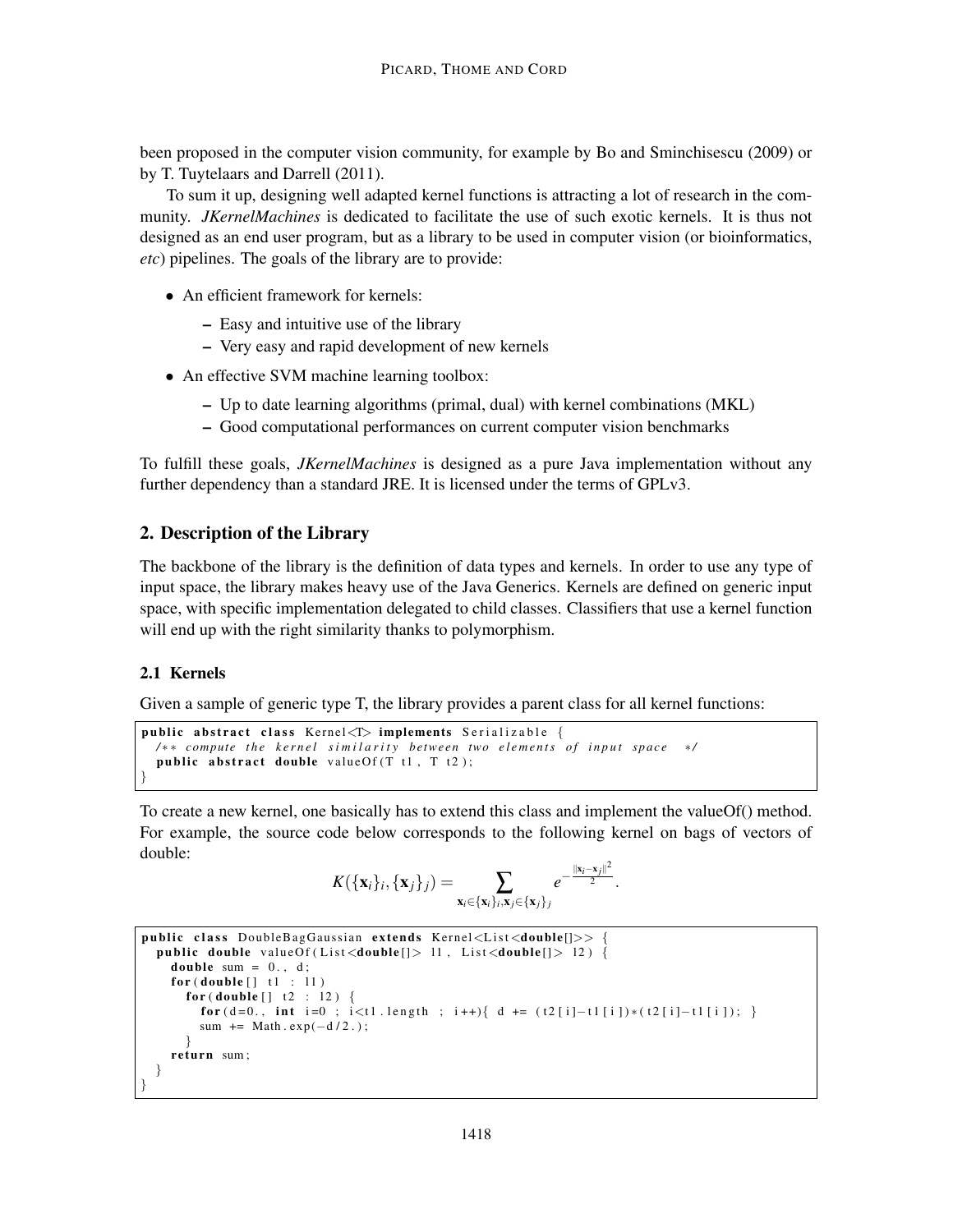Currently, *JKernelMachines* provides the following kernels:

- Standard kernels on vector (Linear, Gaussian, etc) for various types (int, double, etc)
- A wide variety of Gaussian kernels ( $\chi^2$  distance, subset of selected axes, etc)
- Combination of kernels (weighted sum and weighted product of generic minor kernels)
- Generic kernels on lists (ordered or unordered, weighted or not)
- Kernels defined by a custom Gram matrix and kernels with various caching strategies

# 2.2 Classifiers

Classifiers are also defined on generic data types, and use an instance of a specific Kernel. In order to be able to work on any type of input space, the data type of the samples are encapsulated in a generic class called *TrainingSample*. This class contains the sample of generic type T and the associated label (if the sample is labeled):

```
public class Training Sample<T> implements Serializable {
 T sample:
  int label:
}
```
Training of an SVM classifier consists of calling the method train with a list of TrainingSample as parameters. For example, an SVM with GaussianKernel on vectors of double would be done as follows:

```
List <Training Sample \langle double[] \rangle train = new Array List \langle TrainingSample \langle double[] \rangle > ();
// add code to feed the list with labeled samples
DoubleGaussL2 k = new DoubleGaussL2();
LaSVM<double [] > lasvm = new LaSVM<double [] >(k);
lasym. train (train):
```
In this example, the evaluation of a new sample is as simple as:

```
double [] sample; // add code to fill the sample
double value = lasvm. valueOf (sample);
```
Currently, *JKernelMachines* implements the following algorithms:

- SVM: LaSVM from Bordes et al. (2005), LaSVM-I from Ertekin et al. (2011), SMO from Platt (1999), Transductive SVM using S<sup>3</sup>VM*Light* from Joachims (1999)
- Density estimator: One-class SVM using SMO, Parzen window estimator
- Multiple kernel: SimpleMKL from Rakotomamonjy et al. (2008), TS-MKL from Kumar et al. (2012), Gradient-descent based  $\ell_p$ -Norm MKL from Kloft et al. (2011), Product combinations of Gaussian kernels from Picard et al. (2012)
- Fast primal linear SVM on double vectors: Pegasos from Singer and Srebro (2007), SGD from Bottou (2010), SGDQN from Bordes et al. (2009)

Since most of these algorithms are implemented using the Kernel interface, they can be used with any positive semi-definite implementation of the Kernel class. Examples are provided with the library (see the *example* package).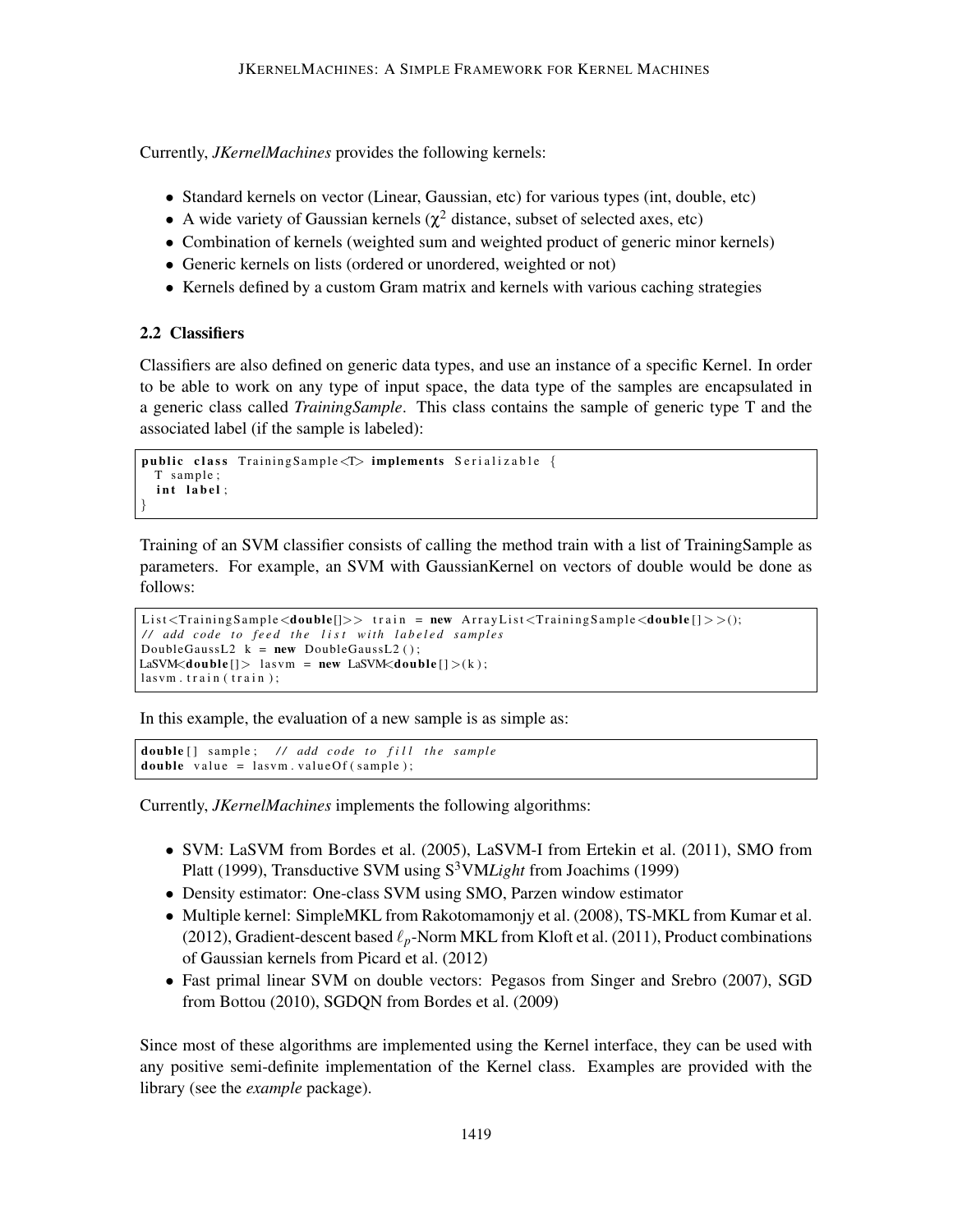#### PICARD, THOME AND CORD

|                | Weka           | <b>JKernelMachines</b> |                |                |
|----------------|----------------|------------------------|----------------|----------------|
|                | <b>SMO</b>     | LaSVM                  | <b>SMO</b>     | LaSVM-I        |
| ionosphere     | $86.1 \pm 4.1$ | $92.8 \pm 3.6$         | $91.5 \pm 2.5$ | $90.3 \pm 3.2$ |
| heart          | $84.0 \pm 3.8$ | $81.9 \pm 3.8$         | $83.1 \pm 4.3$ | $84.4 \pm 5.0$ |
| breast-cancer  | $97.3 \pm 1.3$ | $97.1 \pm 1.0$         | $94.2 \pm 1.8$ | $97.4 \pm 1.5$ |
| german numbers | $75.4 \pm 2.3$ | $75.0 \pm 3.2$         | $68.9 \pm 2.9$ | $75.4 \pm 2.1$ |

Table 1: Mean accuracies for *Weka* and *JKernelMachines* on UCI data sets.

# 3. Validation

We first present results comparing *JKernelMachines* to the well known *Weka* library on common data sets from the UCI repository. We used the example class *CrossValidationExample* of package *fr.lip6.jkernelmachines.example* to produce the results. Following the setup of Rakotomamonjy et al. (2008), 20 random splits were drawn (80% for train, 20% for test).

Table 3 summaries the results. On the *ionosphere* data set, *JKernelMachines* offers significantly better results than *Weka*. On *heart*, *breast cancer* and *german numbers* both libraries gave about the same results. Regarding time, we found *JKernelMachines* implementation of *LaSVM* to be significantly faster than *Weka* (both libraries were fast enough).

Compared to other libraries more centered on kernels, like SHOGUN or OpenKernel, *JKernel-Machines* clearly aims at adding new kernels easily and reliably by allowing the user to set any code inside the kernel computation. For instance, SHOGUN allows to use kernels defined by a custom Gram matrix, which has to be computed before the optimization. The custom matrix method may not be easy to handle when the kernel is relying on a parametric feature extraction process, where the parameters are to be varied (e.g., filter banks in signal processing applications). Moreover, in case of online evaluation, a new custom matrix has to be computed for each incoming test sample and manually set as the kernel used by the classifier, whereas a *JKernelMachines* classifier would work without any modification. OpenKernel allows for more complex kernels using base kernels (including n-gram kernels) and combination, but again the data have to be in a specific file format generated in advance which leads to the same difficulties.

*JKernelMachines* was used for PASCAL VOC challenges both in 2009 and in 2010,<sup>1</sup> and gave comparative results to other teams using the same features. The achievement in these challenges is two-folds: first, it validates the implementation of the learning algorithms. Second, it shows the library is usable on real world challenges regarding computing resources. Some of these experiments were published in Picard et al. (2010).

## **References**

- L. Bo and C. Sminchisescu. Efficient match kernel between sets of features for visual recognition. In *Advances in Neural Information Processing Systems*, December 2009.
- A. Bordes, S. Ertekin, J. Weston, and L. Bottou. Fast kernel classifiers with online and active learning. *Journal of Machine Learning Research*, 6:1579–1619, September 2005.
- A. Bordes, L. Bottou, and P. Gallinari. Sgd-qn: Careful quasi-newton stochastic gradient descent. *Journal of Machine Learning Research*, 10:1737–1754, July 2009.

<sup>1.</sup> Results can be found at http://pascallin.ecs.soton.ac.uk/challenges/VOC/voc2009/.